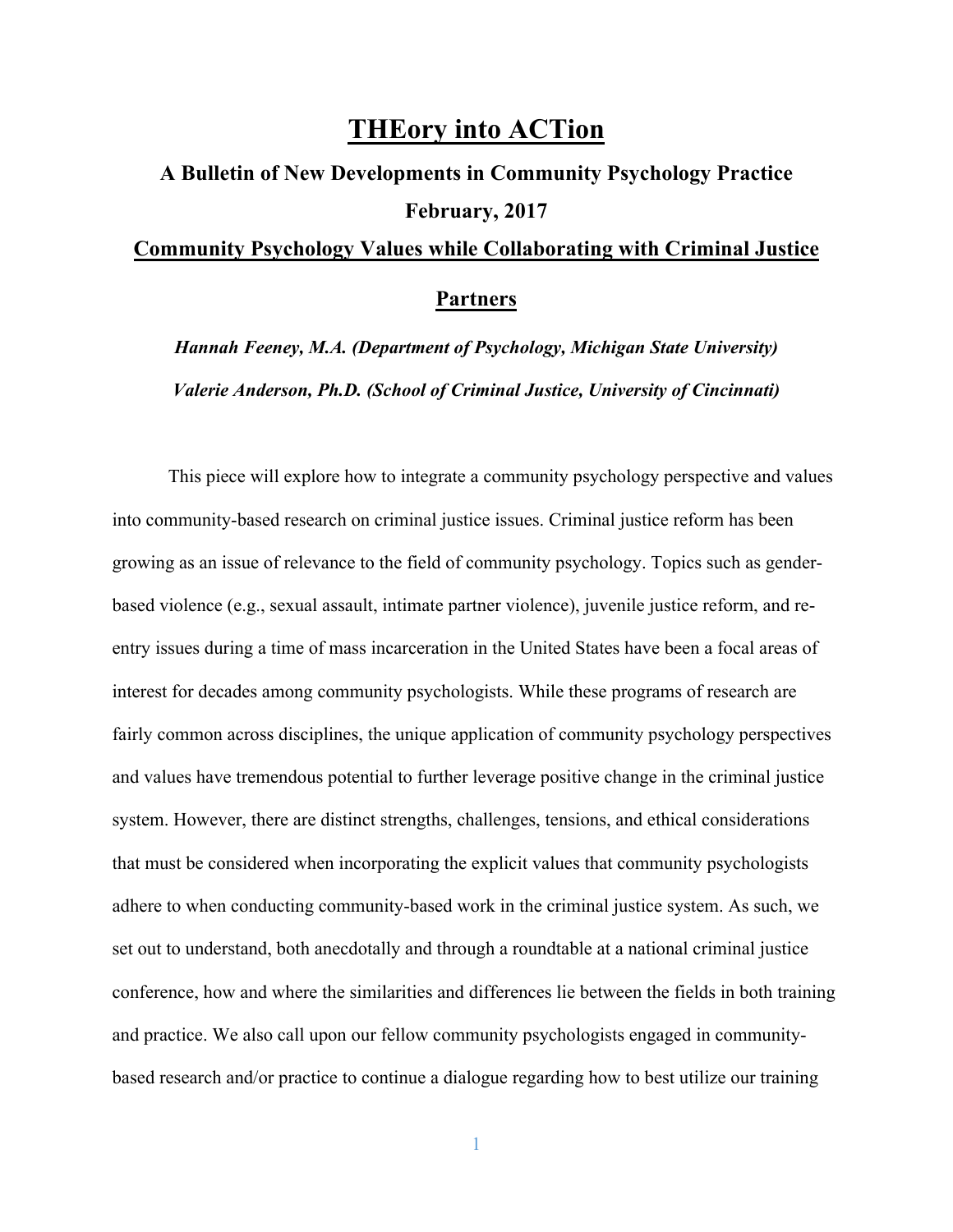and values with our criminal justice partners.

Both authors have been able to collaborate directly with colleagues in the criminal justice system and we took the opportunity to reflect upon how these experiences accentuated or challenged our value sets and perspectives. One of the authors worked directly with a policy development committee to improve services provided by law enforcement to sexual assault survivors. The collaborative team included various stakeholders (the author serving as a subject matter expert) and involved regular meetings to write, discuss, and edit policy. In recalling this experience, it is clear that the role of "scientist," "researcher," or "expert" allowed for the author to hold a seat at the table, while the role of "community partner" allowed for the author to take an empathetic perspective towards some of the topics being discussed. As such, the value of empirical grounding felt of particular importance in this setting as the committee frequently requested the scientific perspective from the academic literature. This process truly highlighted how a combination of scientific neutrality and other community psychology values maximized the benefits of our training.

Our other author has worked with multiple juvenile and family court systems and detention facilities to use research as a way of directly informing practice and decision-making. These experiences highlighted the importance of collaboration with community partners and listening to the needs of the courts. The greatest successes were had when the court drove the projects: from assisting with the development of an action-oriented research agenda, helping develop protocols, and creating data-driven strategies to harness funding for services needed to improve the lives of youth and families involved with the system. Over time, these collaborations lead to a number of policy-focused studies. From this, it became clear that meeting the community where they were at and listening to their voices contributed to the most effective

2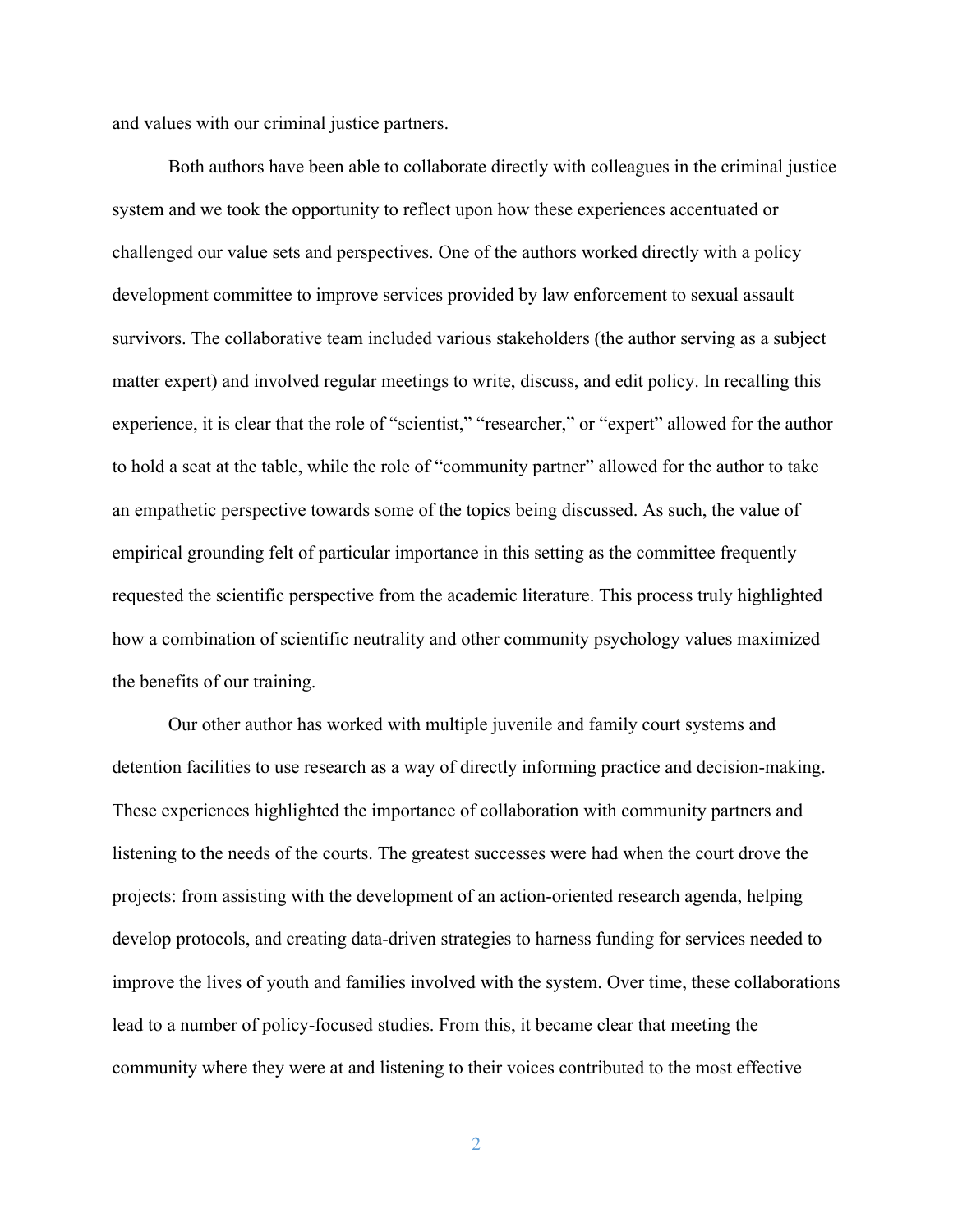results, both from research and practice perspectives.

In order to further explore these initial interpretations, we sought out the criminal justice perspective directly from those who have received training in criminal justice research and/or practice-focused careers. To achieve this goal, we organized a roundtable at a national criminal justice conference to discuss these topics. We described the following core values with our roundtable participants: 1) individual and family wellness; 2) sense of community; 3) respect for human diversity; 4) social justice; 5) citizen participation; 6) collaboration  $\&$  community strengths; and 7) empirical grounding. We hoped to discuss which core values appeared to be most central and relatable to our colleagues, and which appeared to be at odds with criminal justice training. A small group of criminal justice scholars and practitioners participated in the roundtable discussion and it should be noted that it is possible that this group is in part reflective of the general interest in a discussion of values. By and large, the feedback we received was varied. The majority of our roundtable agreed that empirical grounding was of utmost importance to them. In addition, roundtable participants mentioned respect for human diversity, social justice, collaboration, and community strengths as additional values of interest. Our partners at the table felt strongly that community psychology values were *not* at odds with criminal justice scholarship and action. However, our sample was extremely limited by those interested in attending the session. In fact, one individual left the discussion immediately after the first mention of social justice. Overall, this experience led us to believe that many researchers and practitioners in the criminal justice community (although not all) share our core values. Based on this assumption, we have suggestions for further promotion of these values in sensitive and collaborative ways to our friends and colleagues who work in (or conduct research on) various parts of the criminal justice system.

3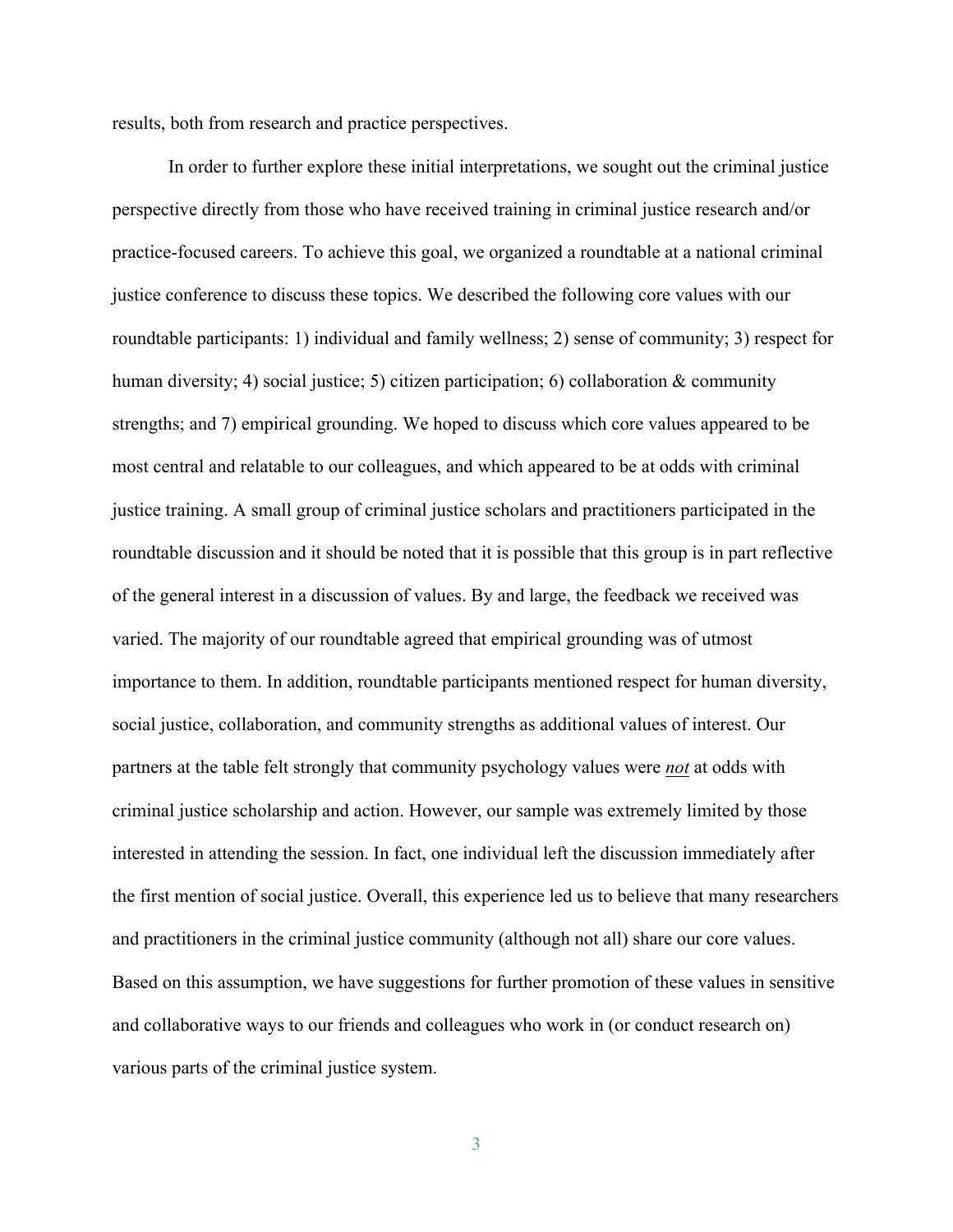First, we believe that exploring our ideas and assumptions regarding community psychology values and criminal justice scholarship merits further research. Looking at these topics through an empirical lens may allow for more successful collaborative partnerships between the fields of community psychology and criminal justice. We also recommend continued support and engagement of this research within community psychology. More specifically, we support the current efforts to develop a SCRA special interest group on criminal justice so that these topics may be explored with more depth and breadth. Third, we recommend community psychologists seek outside education through criminal justice and social work programs. Through this process, we encourage individuals to question whether their personal practice of community psychology is truly inclusive, and, if not, how to encourage inclusivity in their work. Next, we suggest bridging partnerships with like-minded organizations and collaborators. While many individuals across fields share our values, they do not always share a common language surrounding these values. Encouraging the use of a common language (e.g., community settings, social justice, empirical grounding) may improve communication, goalsetting, and overall effectiveness of projects. Finally, we would like to highlight the importance of simultaneous research and action. Often we view these topics as mutually exclusive and it is imperative that we correct this assumption. Not only is this practice central to the work of community psychologists (many academics find "practice" central to their work and many practitioners engage in research activities), but it also supports the work of criminal justice researchers and practitioners.

In sum, many community psychologists are engaged important action-oriented work on criminal justice issues. We would like to conclude with a call to action for the SCRA community to get involved in the newly developed criminal justice interest group, foster opportunities for

4